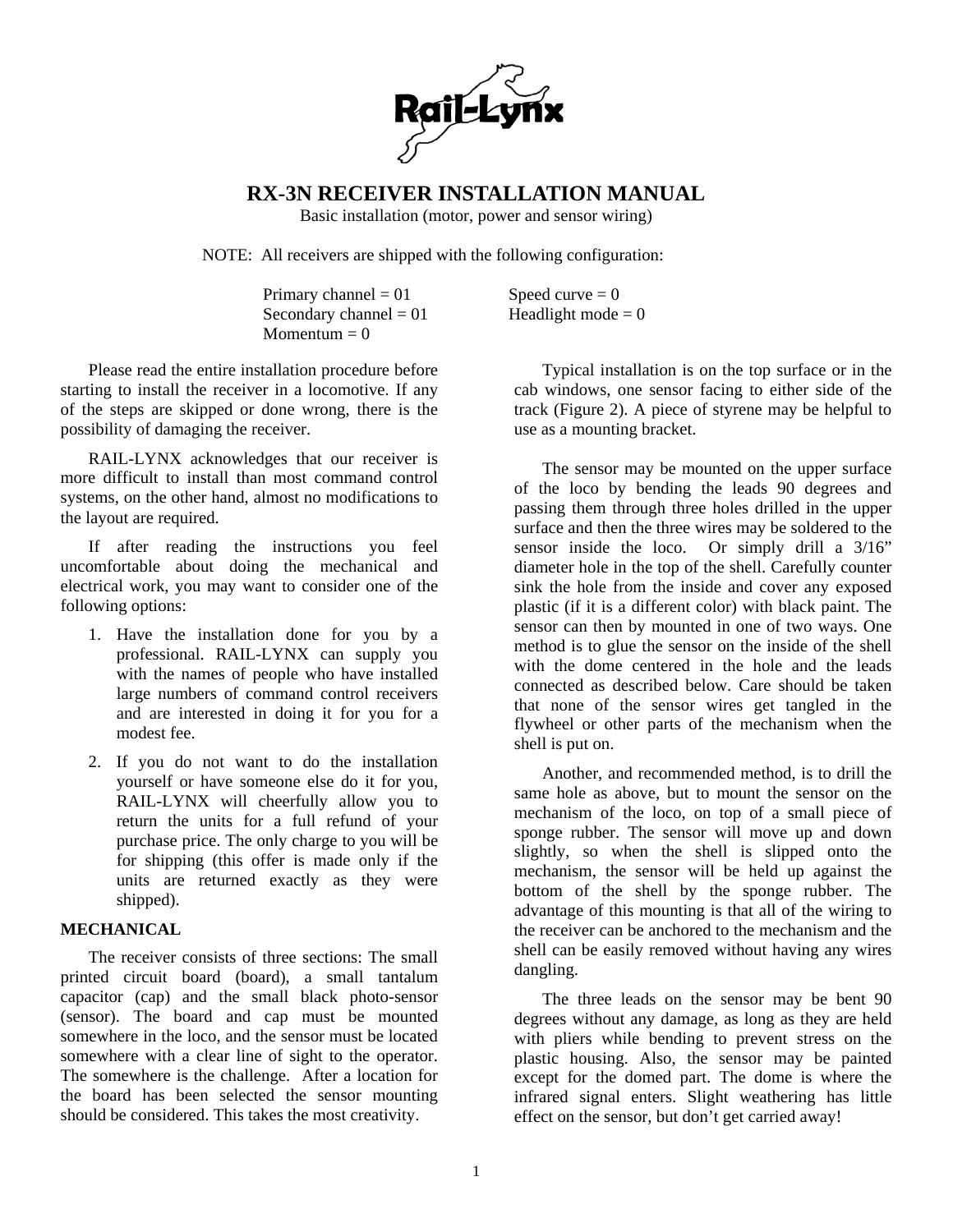#### **ELECTRICAL**

There are three electrical sections of the receiver that have to be connected.

- 1. Power input from the track via the wheels (2 wires)
- 2. Power output to the motor (2 wires)
- 3. Data input from the photo-sensor (3 wires)

The first two are identical to most other command control systems, while the third is unique to *RAIL-LYNX.* 

The first step is to isolate the motor from the track or wheels. This is extremely important! Both of the motor leads must be isolated from all other connections. Some locos have one side of the motor connected to the frame and this has to be broken. Once the motor is isolated it should be confirmed by using a multimeter set to read ohms. Connect one side of the meter to one of the motor terminals and then, with the loco on a piece of track, touch the other lead of the meter first to one and then to the other rail. There should be no reading on the meter. If there is then the motor is not isolated. Carefully inspect the motor and its wiring to find where one or more of the connections either connect to the frame or to the wires coming from the wheels. This may take some effort, but it is vital to the operation (and survival) of the receiver.

#### **BASIC INSTALLATION (MOTOR, POWER, AND SENSOR WIRING)**

After the motor is isolated the two motor drive leads from the receiver (gray and orange) should be connected to the motor (Figure 1). Connect the gray lead to the motor brush that had been connected to the right hand rail. Connect the orange lead to the motor brush that had been connected to the left hand rail.

Next connect the two power leads (red and black) to the track connections. If does not matter which wire goes to which track connection, the track connections vary with different locos and manufacturers. Most diesels have two wires that connect to the wheels, or have one wire from the wheels and the other connection is via the frame. On diesels make sure power is connected to both trucks. After the power is connected, check for a short by placing the loco on a piece of test track with a multimeter set to read resistance connected across the rails. A very low reading (less than 20 ohms) indicates a short in the power wiring. Check to see if any wires are pinched, or if the leads from the two trucks are reversed. Most steam locos have the loco frame connected to one rail of the track and the tender frame connected to the other rail. Therefore, connect one red lead to the loco frame and the other to the tender frame.

There are three wires that have to be connected to the sensor from the receiver.

- 1. White: IR signal
- 2. Black: signal ground
- 3. Green: sensor power (+5V)

When soldering care should be taken not to apply the soldering iron to the leads too long (3 to 5 seconds max.) or the sensor may be damaged. Make sure that the green and white leads are not reversed (the black lead goes to the center lead, so that's tough to reverse). Please closely follow Fig. 1 for the sensor connections. Note that the figure shows the sensor with the "dome" towards you. A piece of shrink tubing can be placed on the center pin to prevent any of the leads from shorting.

**At this time you also want to solder the cap to the green and black wires. Connect the green wire to the green wire from the sensor and do the same with the black wire.** 

#### **Make sure there are no pinched wires between the receiver and the frame or between the receiver and the connector pins.**

To test the receiver, place the loco on a piece of test track. Connect the power supply or power pack to the track with a 5W 10 ohm resistor (please ask if you need 1) connected in series with one of the leads (see Fig. 2). This resistor will most likely (but not positively) protect the receiver from a wiring error. Connect a multimeter set to read voltage, as shown in the figure.

Slowly advance the speed control on the power pack and observe the voltage reading on the meter. If the meter reads backwards, reverse the meter leads. Continue to increase the voltage until 12 volts is reached. If as the speed control is increased, the voltage does not read anything, or reads very little, most likely a short or miswire has occurred. Also a finger placed on the resistor can detect any temperature rise. The resistor will get hot if any thing is wrong! If the voltage does not increase and/or the resistor gets hot, quickly remove the power. After removing power recheck the wiring. Normally the resistor will prevent any damage to the receiver if something is wrong with the installation.

During this time the loco should not move, but sit patiently, waiting for a command from the hand-held transmitter. If it starts to move there is probably a miswire. Turn off the power and recheck the wiring.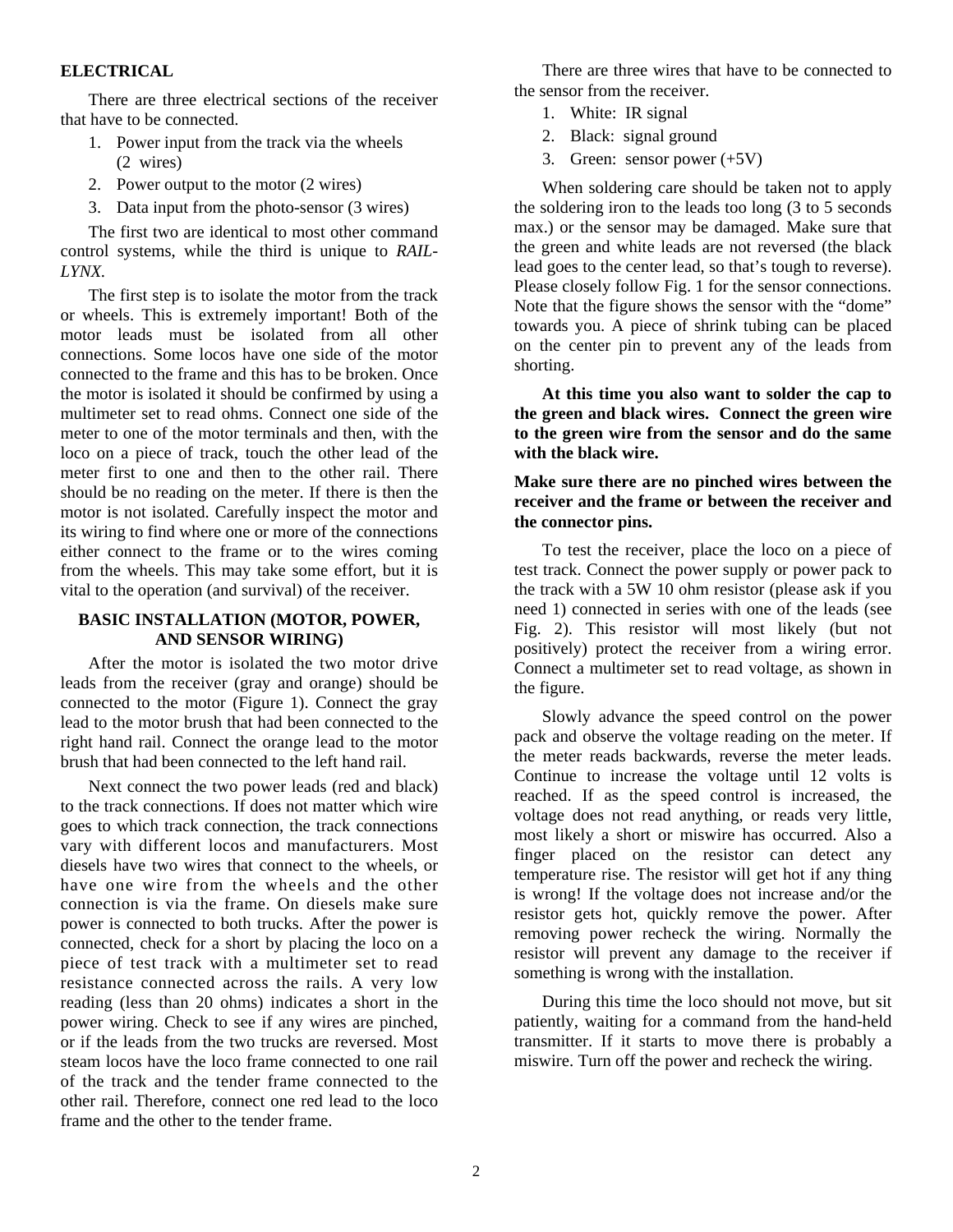If everything seems OK, turn on the RAIL-LYNX transmitter by flipping the toggle switch "up" to the on position. Set the top channel switch to "0" and the lower channel switch to "1". This selects channel 01, which is the primary channel that all receivers are initially loaded with before shipment. Move the "FORWARD" switch to the right (HL), point the transmitter toward the loco, depress the right hand DIRECTION button and rotate the speed knob to about the eight or nine o'clock position.

The loco should begin to move or at lease make a buzzing sound. If the loco just buzzes, increase the speed knob until it starts to move. To stop the loco depress the "STOP" button. After stopping the loco depress the left hand DIRECTION button. The loco should move in the opposite direction. If the loco behaves correctly the wiring is correct. Note: The loco will run slower then normal while on the test track. If the direction the loco travels is opposite of what you expected see "Swapping Directions" below.

On the first installation it may be desirable to make all connections temporary and operate the loco without the shell to confirm that the wiring is correct and understood. Please be very careful to make sure that none of the wiring or sensor leads touch the loco frame or the track as severe damage can result.

That's all there is to it… that wasn't all that bad, was it?

### **ADVANCED FEATURES AND INSTALLATION**

#### **SPEED CURVE**

There are five speed curves stored in the receiver. Curves 0-3 are stored in program memory and cannot be changed. Curve 4 is stored in data memory and can be customer designed and loaded using SPEED-LYNX and any computer capable of running DOS.

The speed curve determines the speed of the loco vs the position of the speed knob.

Speed curve 0 is a linear straight line from 0 to 100% of track voltage.

Speed curve 1 is a linear straight line from 0 to 75% of track voltage.

Speed curve 2 is a linear straight line from 0 to 50% of track voltage.

Speed curve 3 is a linear straight line from 0 to 37% of track voltage

Speed curve 4 is a CUSTOM SPEED CURVE.

As shipped the receiver does not have a speed curve 4, it should not be selected.

It can be programmed using the SPEED-LYNX software running under DOS, and either the loader module, or any repeater. Any of the 126 speed values may be assigned to any of the 32 knob positions to produce any type of curve desired. See the SPEED-LYNX manual.

#### **SPEED CURVE SELECTION**

To select one of the speed curves, set the loco's primary channel on the channel switches and set the speed knob in position 0 (full stop), 1, 2, 3, or 4. While holding the "SHIFT" button down, depress the hidden button on the bottom of the XMTR. This will select the desired speed curve.

CAUTION: This command is an offshoot of the primary channel command and will be accepted by any loco equipped with an older RX-1 receiver seeing the message. It should normally be used only during installation on the bench, or be sure you prevent any other locos in the area from accidentally accepting the command.

#### **SPEED OFFSET**

This is used to correct for a loco that doesn't start until the speed is increased to a fairly high value. This command essentially adds several (up to 7) clicks to the speed knob's position. Any number over 7 will be interpreted as 7.

For example, suppose a loco does not start to move until the speed knob has reached 6 clicks. A reasonable correction would be to add 4 clicks of positive speed offset. To do this, set the loco's primary channel on the channel switches, and advance the speed knob 4 clicks above 0. Depress the hidden button on the bottom of the XMTR. This will load an offset of 4 into the loco. Now the loco should start to move after only 2 clicks.

CAUTION: This command is an offshoot of the primary channel command and will be accepted by any loco seeing the message. If should normally be used only during installation on the bench, or be sure you prevent any other locos in the area from accidentally accepting the command.

#### **SWAPPING DIRECTIONS**

If the loco moves "backwards" with the HL/RL switch towards HL simply side the switch to RL and reprogram the primary channel. This in effect swaps the motor leads making the loco run correctly.